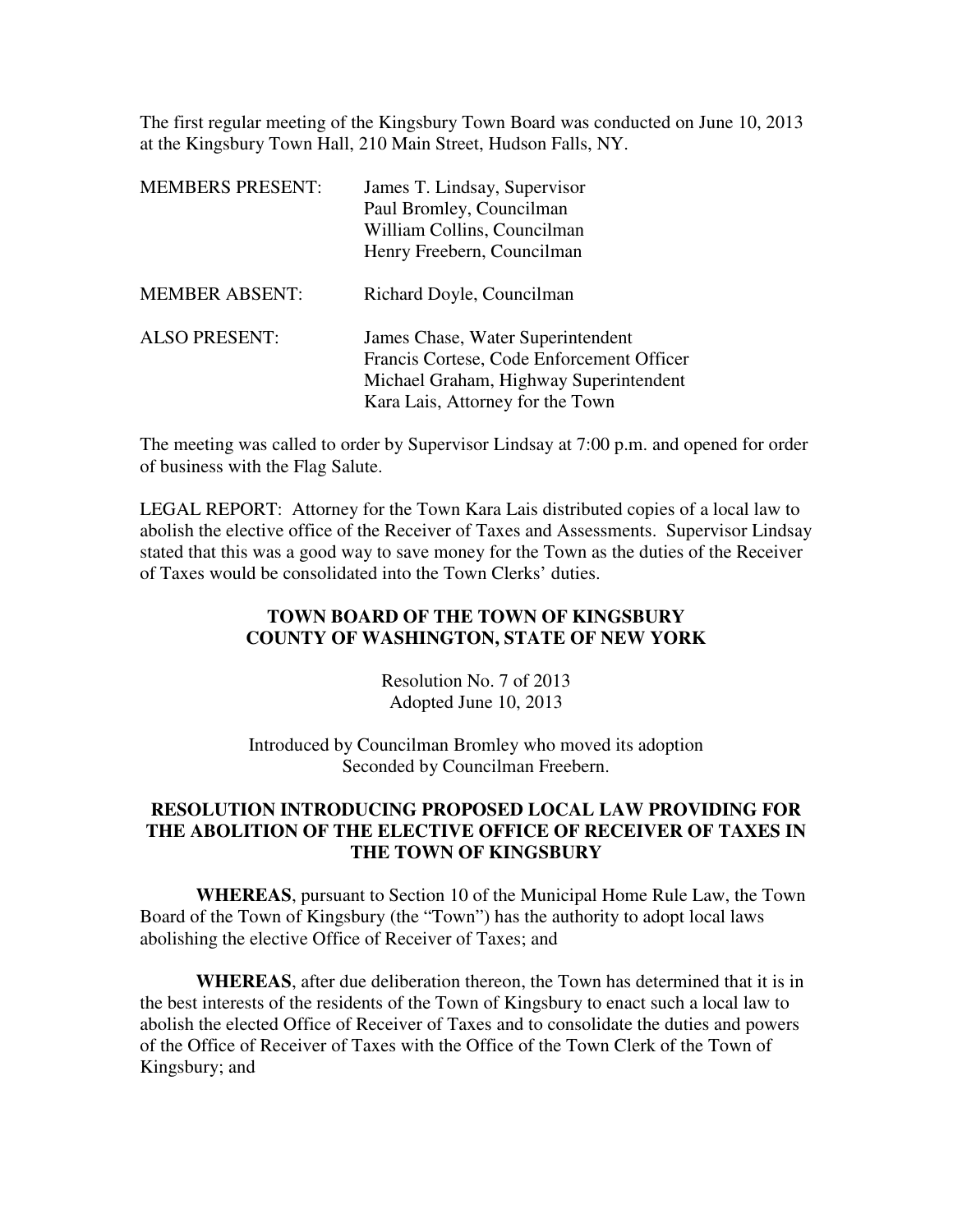**WHEREAS**, a proposed local law concerning the foregoing has been prepared; and

**WHEREAS**, the Town Board wishes to accept said Local Law for introduction and to proceed with the consolidation of the Local Law.

## **NOW, THEREFORE BE IT RESOLVED** as follows:

**Section 1.** The proposed Local Law is hereby accepted for introduction to the Town Board. A public hearing shall be scheduled for the consideration of the proposed Local Law to be held by the Town Board on June 24, 2013 at 7:05 p.m. Copies of the Local Law shall be available at the Town Clerk's office for review.

**Section 2.** The Town Clerk is directed to post and publish a notice of said public hearing in the official newspaper of the Town at least five (5) days before the hearing.

**Section 3.** The consideration and proposed adoption of this Local Law is an action under the New York State Environmental Quality Review Act (SEQRA). The Town Board hereby declares that this action is a Type II action pursuant to 6 NYCRR 617.5 and declares that the action does not have a significant impact on the environment and the action is hereby precluded from further environmental review.

**Section 4.** This resolution shall take effect immediately.

| Those members present were:  | Voting: |
|------------------------------|---------|
| James T. Lindsay, Supervisor | Aye     |
| Paul Bromley, Councilman     | Aye     |
| William Collins, Councilman  | Aye     |
| Henry Freebern, Councilman   | Aye     |
| Richard Doyle, Councilman    | Absent  |

Code Enforcement Officer Cortese reported that as of 3:00 p.m. there was nothing new to report on the status of Royal Wood Shavings Manufacturing Inc. and the closure that was issued by Judge McKeighan on Friday, June 7.

Attorney Lais reported she is still working on the security money that East Side Recycling has posted with the Town.

Supervisor Lindsay met with Wheelabrator about the highway department being able to go directly to the trash plant with roadside trash now that the county transfer station is being leased by a private company. The cost to the Town would be \$55 per ton. **Motion** by Councilman Freebern, seconded by Councilman Collins and carried by a vote of 4 ayes to take the roadside trash directly to the trash plant at a cost of \$55 per ton.

Mr David Perkins, President of the Washington County Snowmobile Club was present to request the town board's support of the Champlain Canalway Trail. He passed out